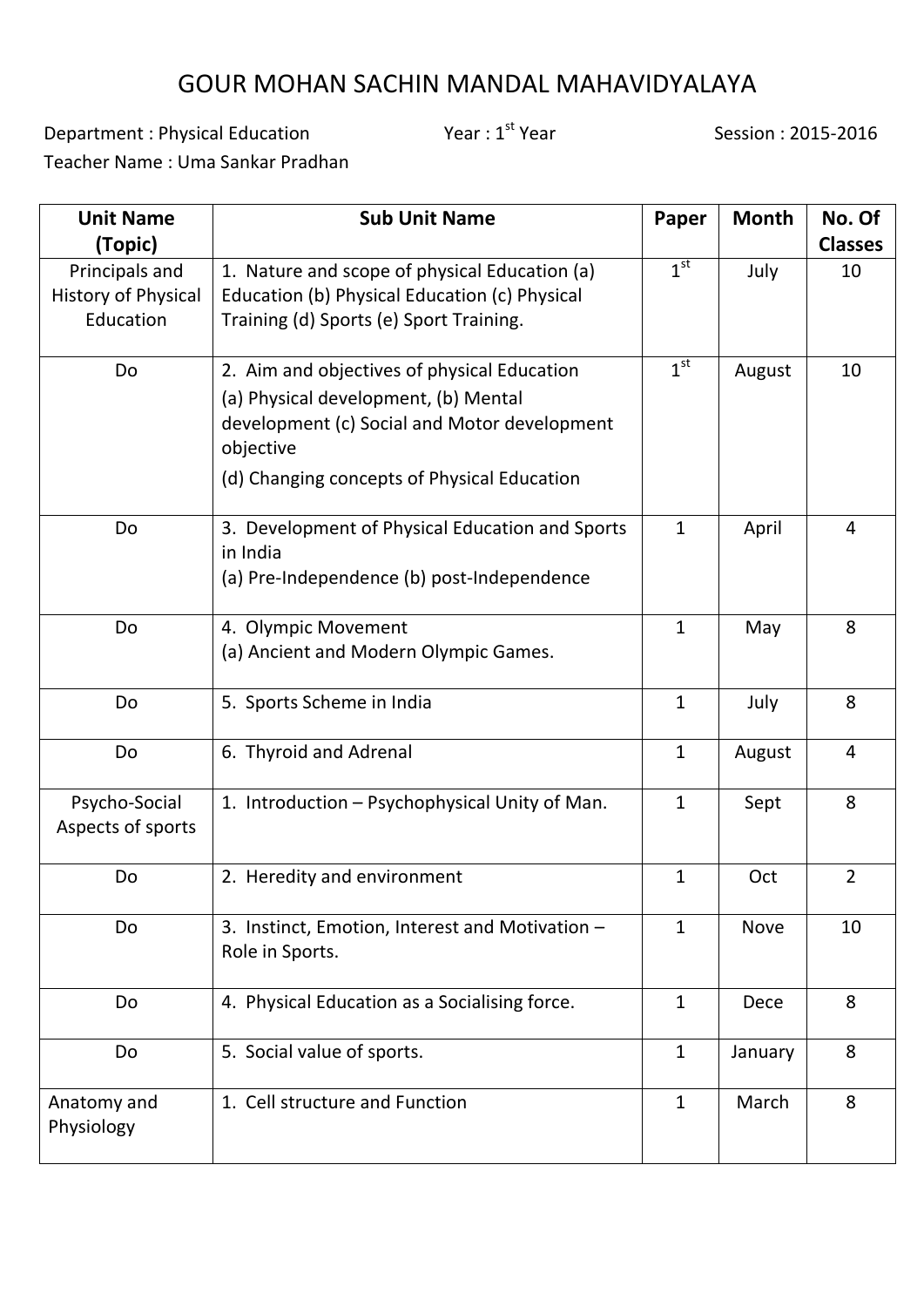| <b>Unit Name</b>                     | <b>Sub Unit Name</b>                                                                                                                                                                                    | Paper        | <b>Month</b>  | No. Of               |
|--------------------------------------|---------------------------------------------------------------------------------------------------------------------------------------------------------------------------------------------------------|--------------|---------------|----------------------|
| (Topic)<br>Anatomy and<br>physiology | 2. Skeletal system and skeletal deformities<br>(a) Type of bones, name of various bones of the<br>body, type of joints postural defect, kyphosis,<br>brodosis, flat foot, nature, games and correction. | $\mathbf{1}$ | April         | <b>Classes</b><br>12 |
| Do                                   | 3. Circulatory system – heart and its strueture,<br>blood circulation, type of bold resseles, blood<br>pressure, effect of exercise                                                                     | $\mathbf{1}$ | May           | 16                   |
| Do                                   | 4. Respiratory system – organs of the system<br>mechanism of respiration, vital eapacity, oxygen<br>debt, effect of exercise                                                                            | $\mathbf{1}$ | August        | 16                   |
| Do                                   | 5. Nervous system - part of brain and their<br>structure, spinal cord, reflex action, all or none<br>law                                                                                                | $\mathbf{1}$ | Septem<br>ber | 10                   |
| Do                                   | 6. Endocrine system - Meaning of endocrine<br>Gland, Function, location of pituitary, adrenal<br>glands                                                                                                 | $\mathbf{1}$ | October       | 10                   |
| Dietetics and<br>Hygiene             | 1. Basic Nutrients - protein, fat, vitamin, mineral,<br>water                                                                                                                                           | $\mathbf{1}$ | <b>Nove</b>   | $\overline{4}$       |
| Do                                   | 2Need Nutrients - Growth and Repair, Vitality<br>and Fitness, Producation, of Calories for energy<br>and warming                                                                                        | $\mathbf{1}$ | Dece          | 8                    |
| Do                                   | 3. Quality of Food - How and when to eat, siets<br>for Different ahe groups, souree of good                                                                                                             | $\mathbf{1}$ | January       | 8                    |
| Do                                   | 4. Balance Diet, Athaleties siets, standard diets.                                                                                                                                                      | $\mathbf{1}$ | Feb           | $\overline{4}$       |
| Do                                   | 5. Mid day mil and millk programme                                                                                                                                                                      | $\mathbf{1}$ | March         | $\overline{4}$       |
| Do                                   | 6. Drinking water, Tea, Coffee, Alcohlo, Etc                                                                                                                                                            | $\mathbf{1}$ | April         | 4                    |
| Do                                   | Important of Hygienic living, personal Hygienic,<br>care of skin, hair, eye, mose, etc, fatigue, habits.                                                                                                | $\mathbf{1}$ | May           | 8                    |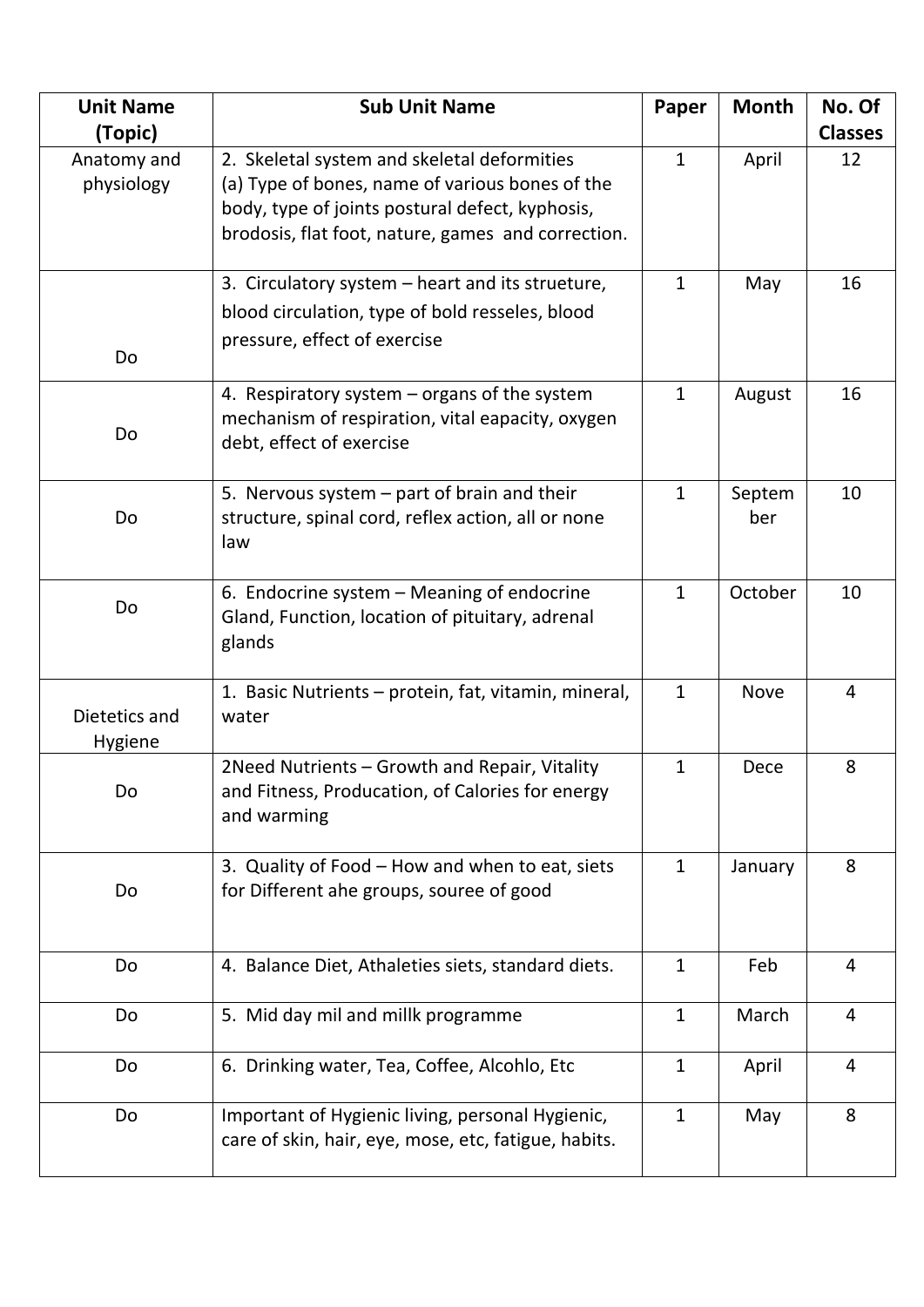## GOUR MOHAN SACHIN MANDAL MAHAVIDYALAYA

Department : Physical Education Theory Year : 2<sup>st</sup> Year Year Session : 2015-2016

Teacher Name : Uma Sankar Pradhan

| <b>Unit Name</b>       | <b>Sub Unit Name</b>                               | Paper                  | <b>Month</b> | No. Of         |
|------------------------|----------------------------------------------------|------------------------|--------------|----------------|
| (Topic)                |                                                    |                        |              | <b>Classes</b> |
| Management of          | 1. Management of sports and games in school,       | 2 <sup>nd</sup>        | Aug          | 16             |
| physical education     | college and University.                            | and<br>$3^{\text{rd}}$ |              |                |
| and sports.            |                                                    |                        |              |                |
| <b>Track and Field</b> | 2. Track and Field $\rightarrow$                   |                        |              |                |
| Events.                | 100m, 200m, 400m, 800mt, Run, shout put,           |                        |              |                |
|                        | Discus, throw, javelin throw, hang and high jump,  |                        |              |                |
|                        | tripil jump                                        |                        |              |                |
|                        |                                                    |                        |              |                |
| Do                     | 3. Type of Tournaments                             | $\overline{2}$         | Sept         | 8              |
|                        | (i) Knockout, league, combination system           |                        |              |                |
|                        |                                                    |                        |              |                |
|                        | <b>Layout of play field and Basic Rules</b>        | $\overline{2}$         | Oct          | 8              |
| Do                     | (ii) kho-kho (iii) volley ball<br>kabaddi<br>(i)   |                        |              |                |
|                        | (v) Cricket (vi) Hockey Etc.<br>(iv) football      |                        |              |                |
|                        | 5. Care and main tenancy of sports equipments.     | $\overline{2}$         | Nov          | $\overline{4}$ |
| Do                     |                                                    |                        |              |                |
|                        | 1. Meaning of sports Training, conditioning,       | $\overline{2}$         | <b>Dec</b>   | 16             |
| Do                     | warning-up, and cooling down.                      | And                    |              |                |
|                        | 2. Foward roll, Back ward roll, dive rool, cart    | 3                      |              |                |
|                        | wheel.                                             |                        |              |                |
|                        |                                                    |                        |              |                |
|                        | 3. Components of physical Fitness, speed           | $\overline{2}$         | Janu         | 16             |
| Do                     | strength, agility, flexibility,                    | And                    |              |                |
|                        |                                                    | 3                      |              |                |
|                        | 4. T-balance, Handstand, Meek-spring.              |                        |              |                |
|                        | 5. Normal load, crest load, Over load, priniciples | $\overline{2}$         | Feb          | 8              |
| Do                     | of over loading.                                   |                        |              |                |
|                        | 6. Mechanical principles applied to sports, low of | $\overline{2}$         | Mar          | 16             |
| Do                     | motion, lever and types, force and its types.      | And                    |              |                |
|                        |                                                    | 3                      |              |                |
|                        | Yogasana - Shabasana, Halasana, Padmasana,         |                        |              |                |
|                        | Bakrasana, Etc.                                    |                        |              |                |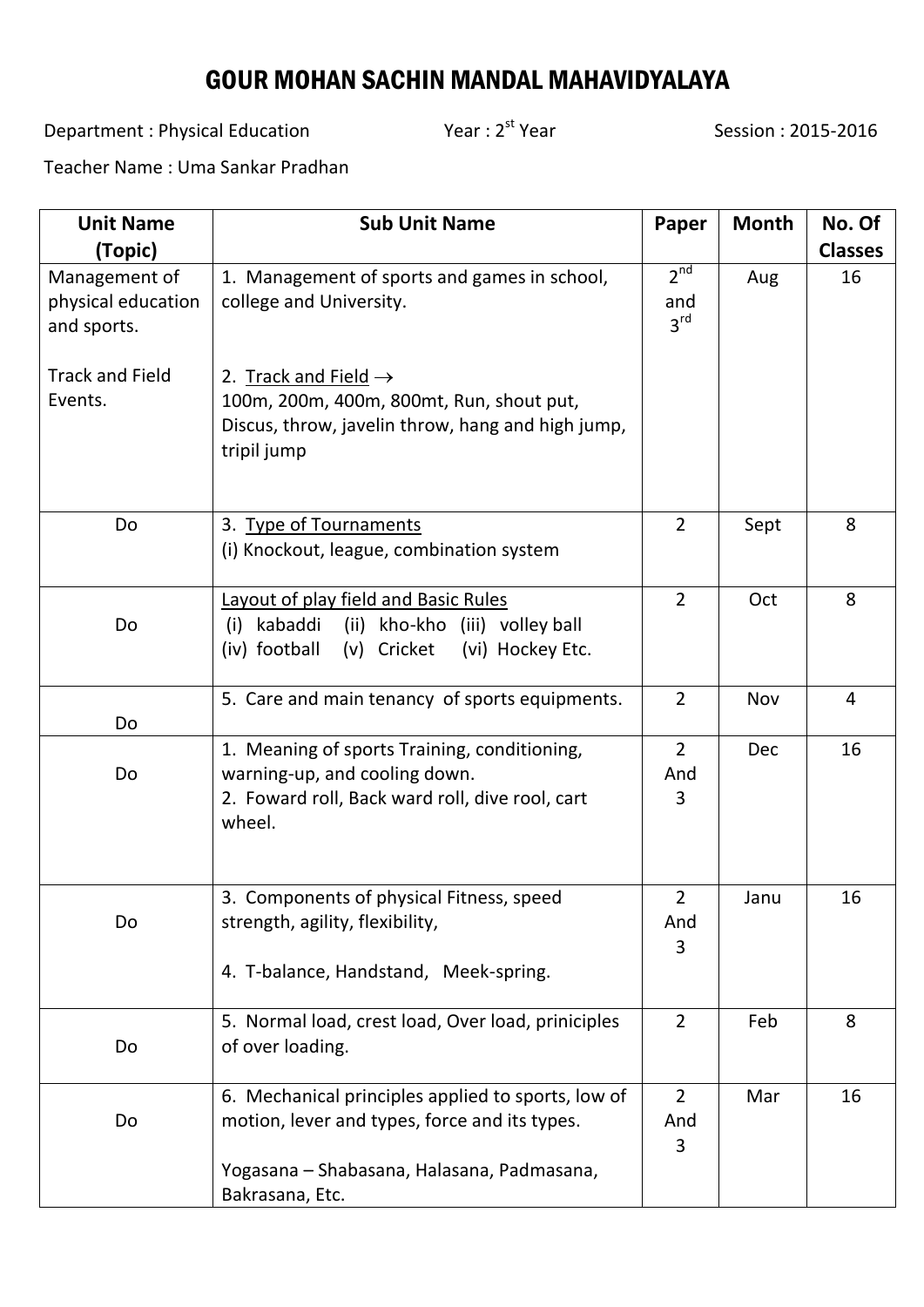| <b>Unit Name</b>          | <b>Sub Unit Name</b>                                                         | Paper          | <b>Month</b> | No. Of         |
|---------------------------|------------------------------------------------------------------------------|----------------|--------------|----------------|
| (Topic)                   |                                                                              |                |              | <b>Classes</b> |
| Exercise                  | 1. Muscular System -                                                         | $\overline{2}$ |              | 16             |
| <b>Physiology</b>         | Various Types of Muscles, Structure, Effect of                               |                | April        |                |
|                           | exercise, Muscular contraction, motor unit,                                  |                |              |                |
| <u>Indian</u>             | Isometric, Isotonic, Exercise.                                               |                |              |                |
| <b>Games</b>              |                                                                              |                |              |                |
|                           | 2. Indian Game - Kabaddi, kho-kho.                                           | 3              | May          | 8              |
| Do                        |                                                                              |                |              |                |
|                           | 3. Effeet of exercise on circulatory system, blood                           | $\overline{2}$ |              |                |
| Do                        | pressure.                                                                    |                | August       | 8              |
|                           |                                                                              |                |              |                |
| Do                        | 4. Effect of exercise on respiratory system, vital<br>capacity, oxygen debt. | $\overline{2}$ |              | 12             |
|                           |                                                                              |                | Sept         |                |
|                           | 1. Meaning of helth Education, Major areas of                                |                |              |                |
| <b>Health Education</b>   | helth Educatioln.                                                            | $\overline{2}$ |              |                |
|                           |                                                                              | And            | Oct          | 8              |
| <u>and First AiD Ball</u> | 2. Football, volley ball, crickets, Hocky,                                   | 3              |              |                |
| Games                     | Badminton, Rules and regulation,                                             |                |              |                |
|                           |                                                                              |                |              |                |
|                           | 1. Health serriee daily health inspection, medical                           |                |              |                |
| Do                        | inspection and follow up, Medical examination                                | $\overline{2}$ | Nov          | 8              |
|                           | form, Mecical clinic.                                                        |                |              |                |
|                           | 2. Health full - Environment                                                 |                |              |                |
| Do                        | Healthful Environment in Edueation institute,                                | $\overline{2}$ | <b>Dec</b>   | 8              |
|                           | office, play gournd, water supply, water disposal.                           |                |              |                |
|                           |                                                                              |                |              |                |
|                           | 3. Envs pollution - Air, water Etc, and prevention.                          | $\overline{2}$ | Janu         | $\overline{4}$ |
| Do                        |                                                                              |                |              |                |
| Do                        | 4. Safely Education - Home, School, Collage,                                 | $\overline{2}$ | Feb          | $\overline{2}$ |
|                           | Playground Etc.                                                              |                |              |                |
| Do                        | 5. Prevention and control of communicable                                    | $\overline{2}$ | May          | 6              |
|                           | diseases.                                                                    |                |              |                |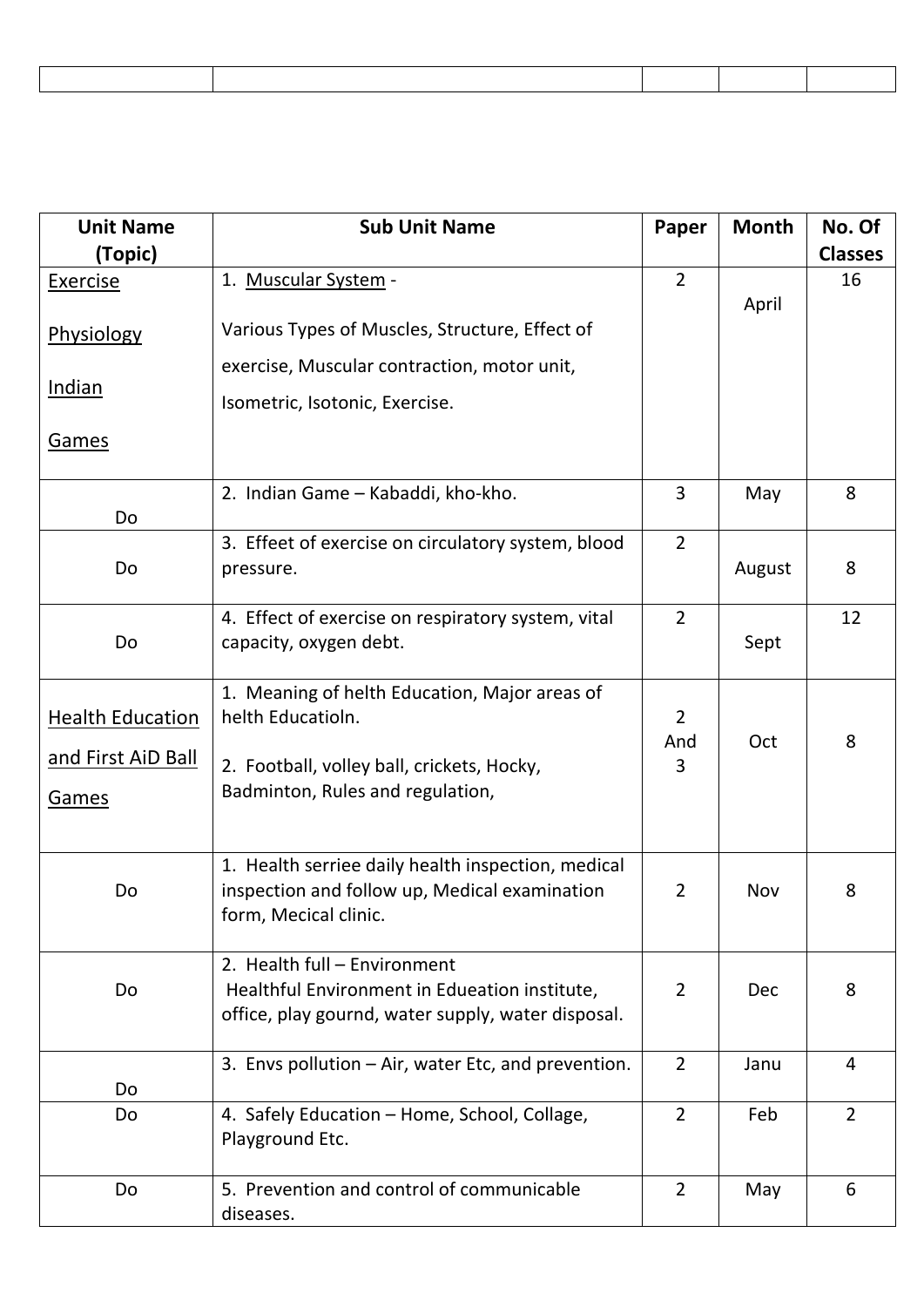| Do | 6. Mental Health                               | April |  |
|----|------------------------------------------------|-------|--|
| Do | 7. First Aid - Sprain, Mucle Pull, Cramps Etc. | May   |  |

## GOUR MOHAN SACHIN MANDAL MAHAVIDYALAYA

**Department : Physical Education Theory Constructs Vear : 3<sup>st</sup> Year** 

**st Year Session : 2015-2016**

**Teacher Name : Uma Sankar Pradhan**

| <b>Unit Name</b>                                 | <b>Sub Unit Name</b>                                                                        | Paper | <b>Month</b> | No. Of         |
|--------------------------------------------------|---------------------------------------------------------------------------------------------|-------|--------------|----------------|
| (Topic)                                          |                                                                                             |       |              | <b>Classes</b> |
| Therapeutic                                      | 1. Exercise and chronic Diseases $\rightarrow$                                              |       |              |                |
| Aspects of Physical                              | Osteoporosis, obesity, hypertension, diabetes.                                              | 4A    | July         | 9              |
| Activates.                                       |                                                                                             |       |              |                |
|                                                  | 2. Exercise and chronic Diseases $\rightarrow$                                              |       |              |                |
| Do                                               | Corrective, Isotoric, Isometric, and Resistance,<br>Yogasana as a Therapy, Massage Therapy. | 4A    | Aug          | 5              |
|                                                  | 3. Electro Therapy, Hydro Theropy,                                                          |       |              |                |
| Do                                               | Croyotherophy.                                                                              | 4A    | Sept         | 8              |
|                                                  | 4. Basic principal of Rebabilition                                                          |       |              |                |
| Do                                               | Modalities and Relaxation Thechniques.                                                      | 4A    | Oct          | 4              |
| Participation in<br>regular Fitness<br>programme | To be Tested                                                                                | 4B    | Nov          | 9              |
| Administration of                                |                                                                                             |       |              |                |
| <b>Fitness Testing</b>                           | 1. Strength<br>2. Medicine ball put.                                                        | 4B    | <b>Dec</b>   | 8              |
| Procedures                                       | 3. Standing brad Jump.                                                                      |       |              |                |
|                                                  | 1. Vertical Jump                                                                            |       |              |                |
| Do                                               | 2. Push up<br>3. pull up                                                                    | 4B    | Jan          | 4              |
|                                                  | 1. Endurance -                                                                              |       |              |                |
| Do                                               | Muscular setup, squat thrust                                                                | 4B    | January      | $\overline{4}$ |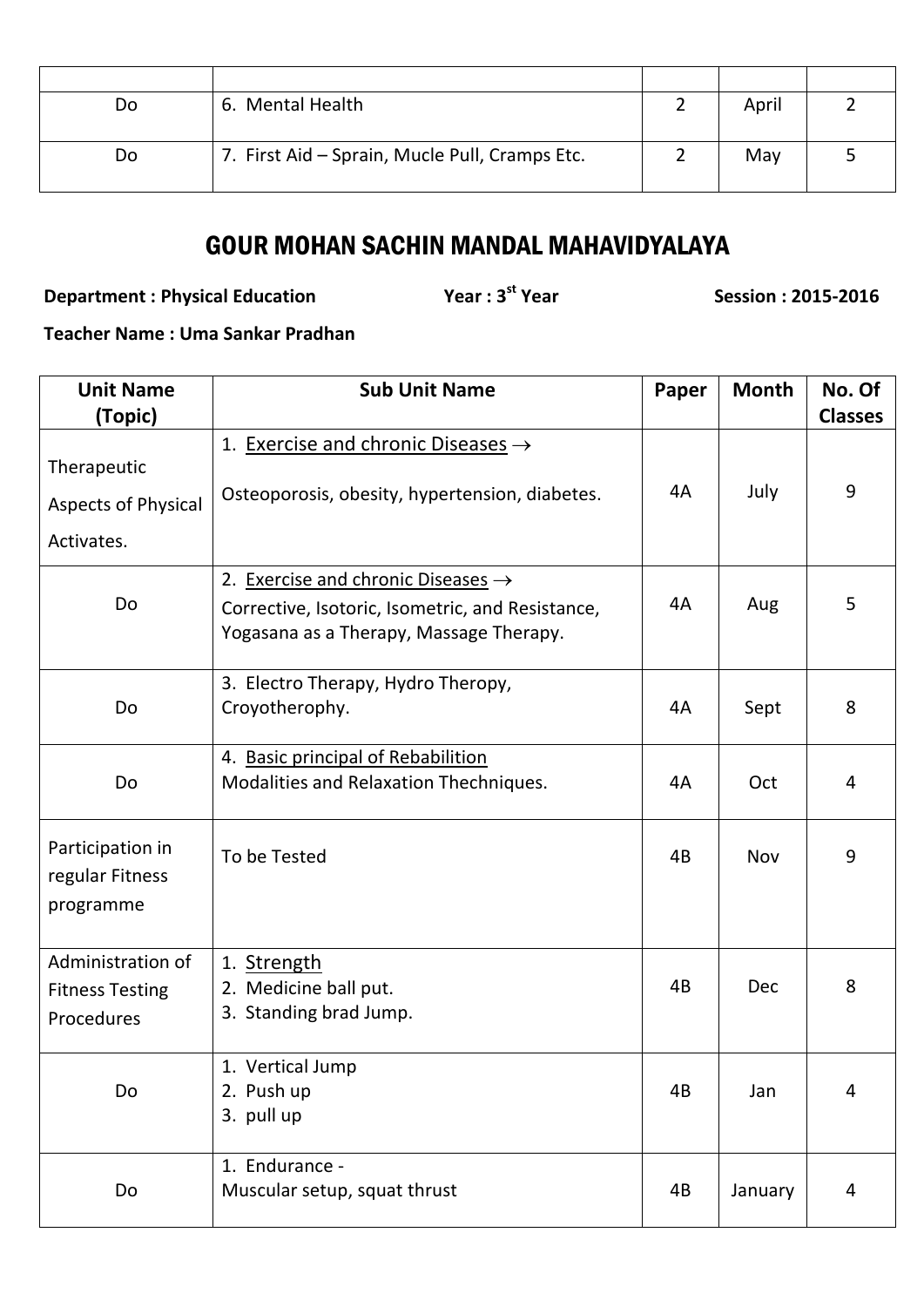| Do | 1. Harrard step test   | 4B | Feb | 4 |
|----|------------------------|----|-----|---|
| Do | 1. Speed - Somt sprint | 4B | Feb | 4 |

| <b>Unit Name</b><br>(Topic)                      | <b>Sub Unit Name</b>                                          | Paper | <b>Month</b> | No. Of<br><b>Classes</b> |
|--------------------------------------------------|---------------------------------------------------------------|-------|--------------|--------------------------|
|                                                  |                                                               |       |              |                          |
| Officiating                                      | 1. Athleties -<br>(a) Running                                 | 4B    | March        | 4                        |
| <b>Do</b>                                        | 1. Jumping, and Throwing Event                                | 4B    | March        | 5                        |
| <b>Indian Game</b>                               | Kabaddi                                                       | 4B    | August       | 5                        |
| <b>Do</b>                                        | Khokho                                                        | 4A    | Sept         | 9                        |
| <b>Ball Games</b>                                | Foot ball, cricket                                            | 4B    | Oct          | $\overline{2}$           |
| Do                                               | Volley ball, Badminton                                        | 4B    | Nov          | 8                        |
| <b>Specific Exercise</b><br>Programming          | 1. Regional injuries including yoga Therapy                   | 4B    | Dec          | $\overline{7}$           |
| Do                                               | Shoulder, Knee, Hip                                           | 4B    | January      | $\overline{4}$           |
| Do                                               | Trunk, Nek, Ankle injuries                                    | 4B    | Feb          | 4                        |
| Participation in<br>Social service<br>programmes | Blood donation camp.<br><b>Scouts and Guildes</b>             | 4B    | August       | 5                        |
| Do                                               | Level Tournament, record book                                 | 4B    | Sept         | $\overline{4}$           |
| <b>Physical Activities</b><br>and Life Style     | 1. Physical Activity, Healthand wellness - Modern<br>concets, | 4B    | Dec          | $\overline{4}$           |